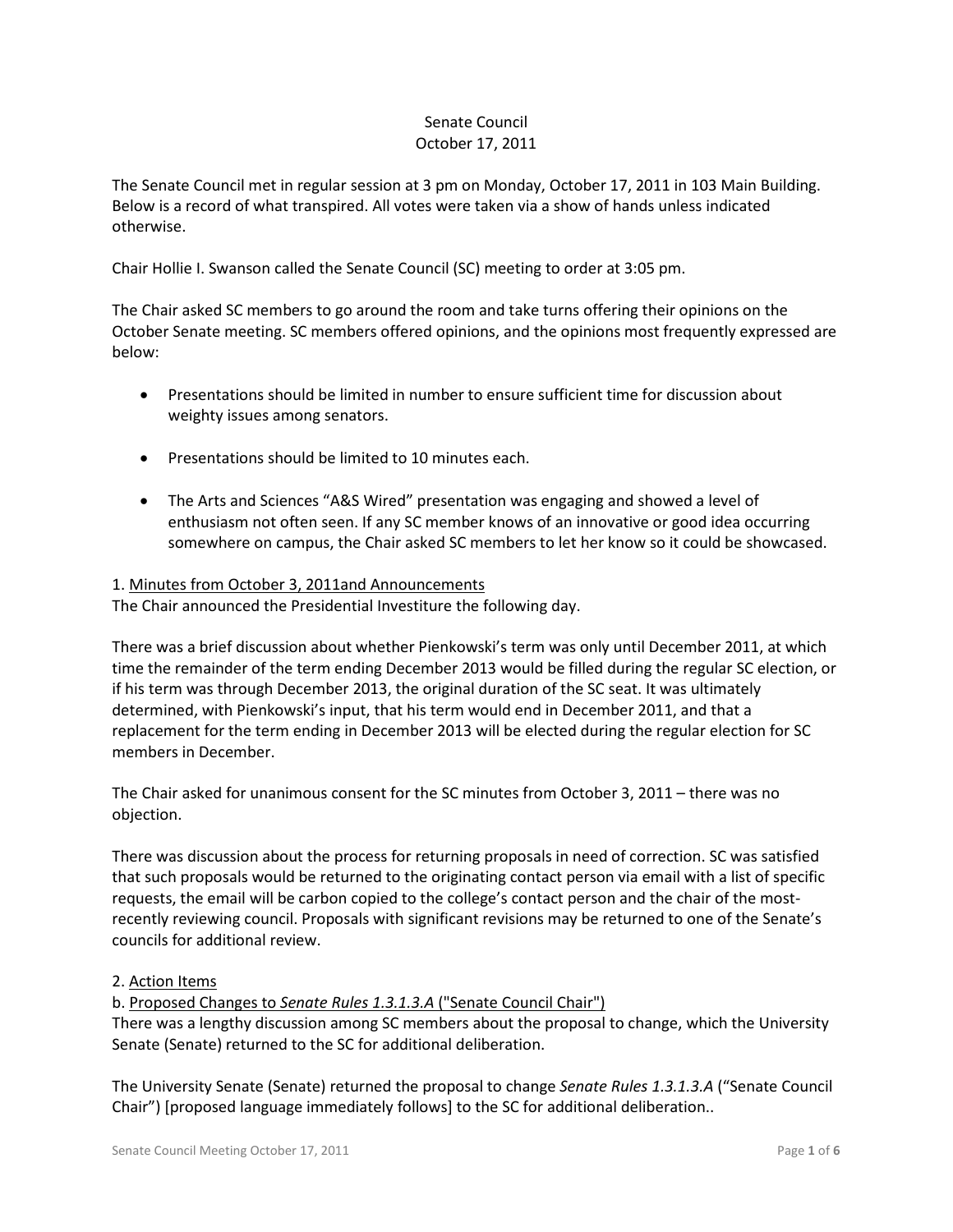Given that the chair of the Senate Council is also chair of the University Senate, the Senate Council chair shall be elected by a majority of a voting quorum of elected faculty members of the University Senate. The election shall be held in the December preceding the first academic year during which the Chair shall serve. Members of the Senate may nominate current members of the Senate Council by notifying the chair of the Rules & Elections Committee at least one month in advance of the election date. The chair of the Rules & Elections Committee shall ascertain the nominees' willingness to serve. Candidates will be required to write a short description of their views of the role of Senate Council Chair. This information will be posted on the Senate web site at least two weeks prior to the election date. If the chair of the Rules & Elections Committee identifies only one candidate, then the election can be held at a regular meeting of the University Senate by a show of hands.

The term of the Senate Council chair shall be two years. The Senate Council chair is eligible to run for a second consecutive term. A Senate Council chair is not eligible to run for a third consecutive term. After a Senate Council chair steps down, he or she is not eligible to serve as Senate Council chair again for two years.

Blonder and Wood presented the SC with an alternate version of how to revise the language on electing the SC chair.

### A. Senate Council Chair

In November preceding the academic year during which the Senate Council Chair shall serve, the elected faculty senators will be asked to nominate at least two current elected faculty members of the SC to serve as SC chair. The SREC Chair will ascertain willingness of these nominees to serve. Should more than one be willing to serve if elected, the nominees will provide an up to 200 word election statement and this will be distributed to the elected faculty senators two weeks before the election. The elected faculty senators will then be given the opportunity to express their opinions of the nominees to the SC via email solicitation. The SC will consider this feedback in electing the next SC chair in December preceding the June 1 start date.

If there is a tie then the elected faculty senators will vote to break the tie. If there is only one nominee who agrees to serve, then the election shall be declared completed and this person shall be the SC Chair-elect, and the University Senate notified.

Terms of office: Same as current.

### B. Chair-elect

The Chair-elect or a Chair re-elected to a second term shall take office as SC Chair on the following June 1st and serve through May 31st of the next year. A member of the Senate Council is not eligible while on sabbatical to serve as chair-elect but a person who has replaced the member on sabbatical on the Council is eligible to be elected as chair-elect. The SC Chair-elect will be given the opportunity for orientation purposes to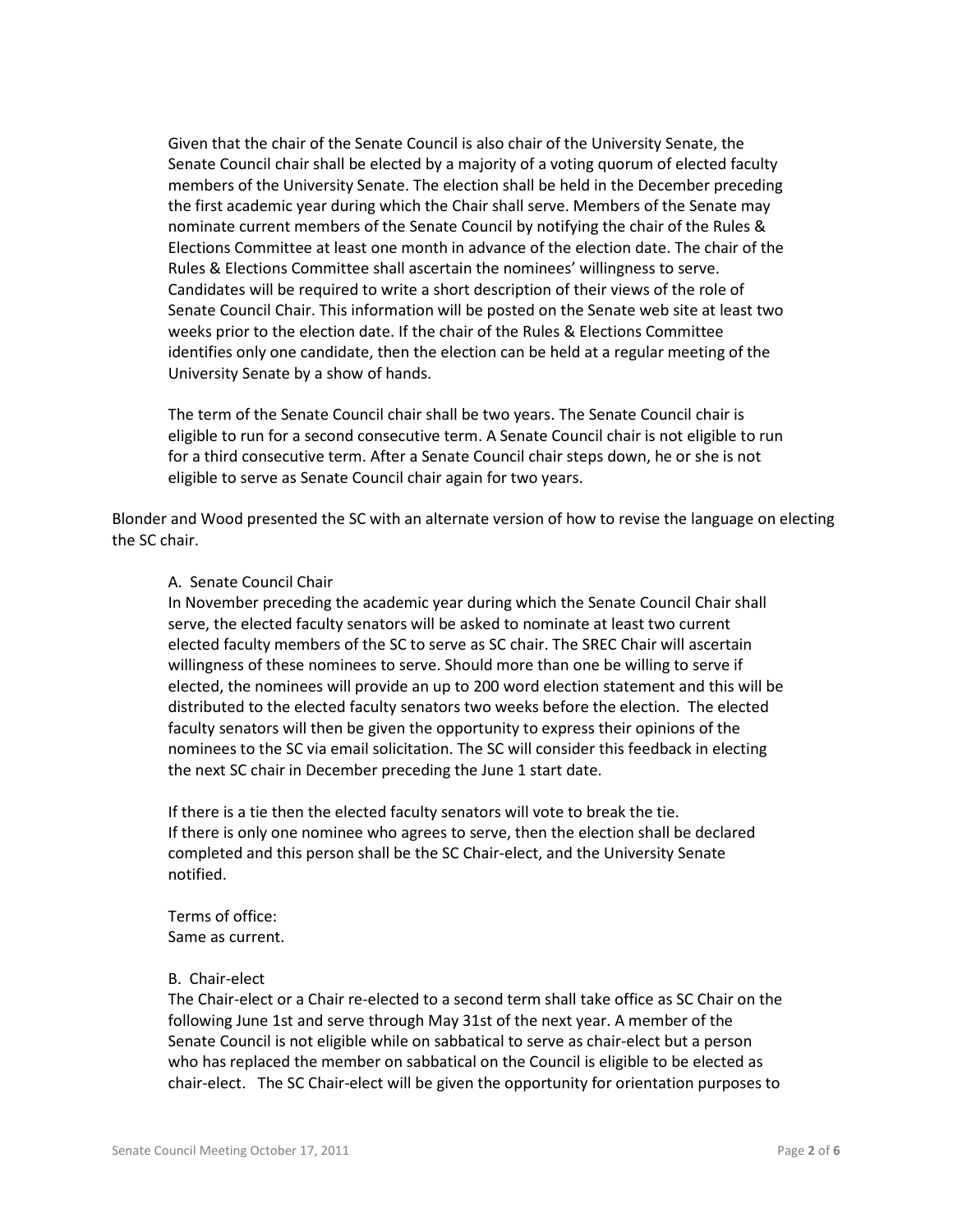shadow the current SC Chair during the 6 months preceding the SC Chair-elect assuming the office.

The chair of the Senate's Rules and Elections Committee (SREC), Davy Jones, also participated in the discussion. Regardless of the final decision of the Senate on any proposed revisions, the SREC will make clearer the link between electing a SC member and the SC being the pool of potential nominees for serving as the Senate and SC chair.

Grossman said it seemed clear to him that the proposal returned to SC from the Senate included language that was too much of a change from current practice – he expressed concern that even if it passed the Senate, it might not pass with an obvious majority in favor. Grossman **moved** that the proposed language for *Senate Rules 1.3.3.A* ("Senate Council Chair") [below] presented by Blonder and Wood (minus the issue of the term limit) be sent to the SREC to prepare the language as if it were to be inserted into the *SR,* and be returned to the SC for additional discussion.

### A. Senate Council Chair

In November preceding the academic year during which the Senate Council Chair shall serve, the elected faculty senators will be asked to nominate at least two current elected faculty members of the SC to serve as SC chair. The SREC Chair will ascertain willingness of these nominees to serve. Should more than one be willing to serve if elected, the nominees will provide an up to 200 word election statement and this will be distributed to the elected faculty senators two weeks before the election. The elected faculty senators will then be given the opportunity to express their opinions of the nominees to the SC via email solicitation. The SC will consider this feedback in electing the next SC chair in December preceding the June 1 start date.

If there is a tie then the elected faculty senators will vote to break the tie.

If there is only one nominee who agrees to serve, then the election shall be declared completed and this person shall be the SC Chair-elect, and the University Senate notified.

### B. Chair-elect

The Chair-elect or a Chair re-elected to a second term shall take office as SC Chair on the following June 1st and serve through May 31st of the next year. A member of the Senate Council is not eligible while on sabbatical to serve as chair-elect but a person who has replaced the member on sabbatical on the Council is eligible to be elected as chair-elect. The SC Chair-elect will be given the opportunity for orientation purposes to shadow the current SC Chair during the 6 months preceding the SC Chair-elect assuming the office.

McCormick **seconded**. Steiner suggested that the SREC include a question to SC nominees about willingness to serve as SC chair if elected to the SC. A **vote** was taken, and the motion **passed** with five in favor, four opposed and one abstention. The Chair clarified that the SREC would review the language and the issue of term duration would be discussed at a later date.

There was additional discussion about the proposed language that the Senate returned to the SC. Steiner expressed concern that the Senate discussion primarily focused on a few factual errors in the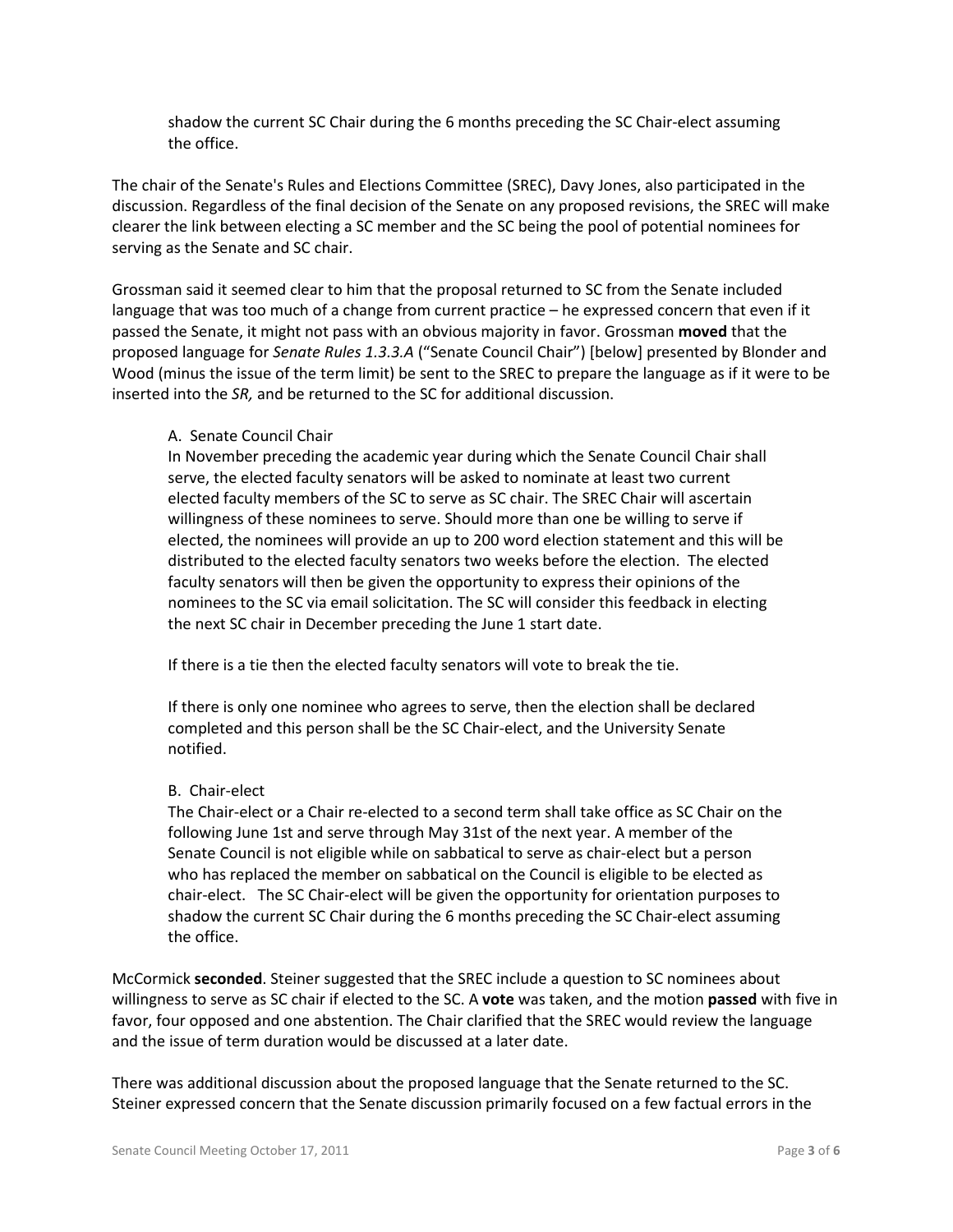narrative and not on the substance of the changes. Steiner **moved** that the language originally presented to the Senate be sent to the SREC to prepare the language as if it were to be inserted into the *SR,* and be returned to the SC for additional discussion. There was brief discussion, but the motion **died for lack of a second**.

## 3. UK's Faculty Overload Policies

Guest Craig Miller (DE/Oral Health Practice) explained his concerns that: internal overload is determined differently by different colleges; some of the problems stem from a lack of definition of "unit"; additional responsibilities are assigned to the faculty member but not included on the Distribution of Effort (DOE); and the lack of recourse for an affected faculty member.

After Miller's comments, there was very brief discussion among SC members. Wood **moved** that the SC refer Miller's comments and information to the Senate's Advisory Committee on Privilege and Tenure (SACPT) for their review. Wasilkowski **seconded**. A **vote** was taken and the motion **passed** with none opposed **[AI]**.

### 2. Old Business

### e. Nominees for SC ad hoc Committee on Faculty Productivity and Accountability

After brief discussion, it was determined that Mrs. Brothers would include professorial rank on the list of nominees for the SC ad hoc Committee on Faculty Productivity and Accountability. Blonder expressed concern that the nominees were primarily from the sciences. Grossman suggested Mrs. Brothers email Dean Kornbluh and ask for some nominees from the humanities. At the SC's next meeting, the SC will determine the composition, chair, the need (or not) for a SC member to serve as a liaison, and the charge.

### c. Nominees for SC ad hoc Committee on Best Practices for Distance Learning

It was noted that of the 21 individuals contacted, 19 responded affirmatively to the solicitation for nominations for the SC ad hoc Committee on Best Practices for Distance Learning. Due to the number of respondents, it may be possible to break the committee up into separate workgroups.

SC members agreed with the Chair's suggestion to break the group into smaller units, and perhaps assign each group a specific task. The Chair will return the smaller groups/charges to the SC for review during the next SC meeting.

### d. Nominees for SC ad hoc Committee on Calendars

After brief discussion, Grossman **moved** that the SC expand the charge to the Committee on Calendars to explore whether four- and eight-week configurations during the summer were adequate and if not, propose what other configurations could be made. McCormick **seconded**. Grossman commented that the Registrar's Office inherited the non-standard calendars from the now-defunct Evening and Weekend Programs. After brief discussion, a **vote** was taken and the motion **passed** with none opposed. The proposed composition of the committee was **accepted** by **unanimous consent**.

McCormick **moved** that the nominee from Education be asked to serve as committee chair. Wasilkowski **seconded**. There being no discussion, a **vote** was taken and the motion **passed** with none opposed.

### 6. Discussion with Provost Subbaswamy

Provost Subbaswamy led discussions on a number of issues with SC members: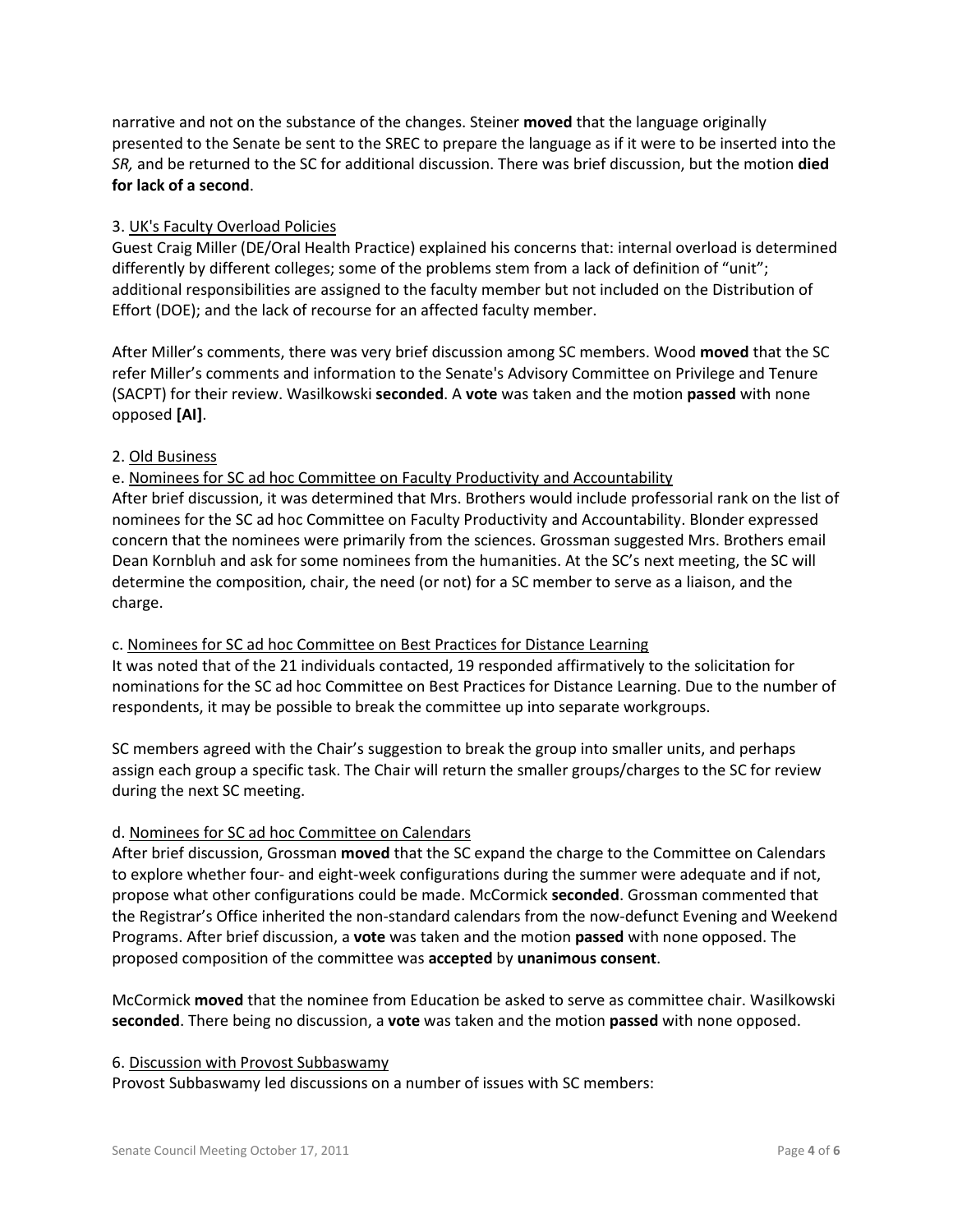- The dean search for the College of Business and Economics;
- The dean search for the College of Engineering;
- Plans to improve undergraduate education;
- Plans for addressing UK's facilities needs and associated funding;
- Internationalization and study abroad and the need to give titles (associate dean for internationalization, etc.) to faculty administrators that imply stature.

The meeting was adjourned at 5:15 pm. [The Action Items are a part of the minutes, but fall at the end.]

Respectfully submitted by Hollie I. Swanson, Senate Council Chair

SC members present: In attendance: Blonder, Coyne, Grossman, Kelly, McCormick, Peek, Pienkowski, Steiner, Swanson, Wasilkowski and Wood.

Provost's Liaison present: Greissman.

Invited guests present: Davy Jones and Craig Miller.

Prepared by Sheila Brothers on Friday, October 21, 2011.

| #   | $\sqrt{ }$ | <b>Item</b>                                                                                                                                                                                                          | Responsibility                        | Completed |
|-----|------------|----------------------------------------------------------------------------------------------------------------------------------------------------------------------------------------------------------------------|---------------------------------------|-----------|
| 20. |            | Charge Senate's Academic Programs Committee with creating processes for<br>substantive change issues (teach-out, contractual/consortium process, off-<br>campus sites, how to reopen a suspended program). (8/23/10) | <b>SC</b>                             |           |
| 31. |            | Ask the Provost to submit a statement of financial and administrative feasibility<br>for proposals prior to the proposals being sent to cmte. (10/4/10)                                                              | <b>Document</b><br>Handling<br>System |           |
| 40. |            | Draft changes to Senate Rule language on Senate meeting attendance policies<br>for review by SC. (8/30/10 & 11/15/10)                                                                                                | Chair, Steiner                        |           |
| 42. |            | Discuss with the Provost the method of allocating resources from distance<br>learning courses. (11/15/10)                                                                                                            | Chair                                 |           |
| 44. |            | Create ad hoc committee (perhaps with VPR and Provost) to look at what<br>constitutes an administrative or an educational unit, and if there is a continuum<br>or a sharp difference. (11/22/10; 12/6/10)            | Chair, SC                             |           |
| 46. |            | Discuss election of officers, specifically who is eligible to cast votes. (12/6/10);<br>Solicit opinions from the Senate. (2/28/11)                                                                                  | <b>SC</b>                             |           |
| 53. |            | Investigate "Quality Matters" WRT distance learning courses. (1/10/11)                                                                                                                                               | <b>SC</b>                             |           |
| 57. |            | Look into creating a Senate committee on assessment. (1/31/11)                                                                                                                                                       | <b>SC</b>                             |           |
| 62. |            | Determine how to address the issue of the proportionate representation of<br>appointed Board of Trustees members. (2/7/11)                                                                                           | SC                                    |           |
| 63. |            | Invite UofL employment ombud to SC meeting after joint ombud cmte visits the<br>University of Cincinnati. (2/21/11)                                                                                                  | Mrs. Brothers                         |           |